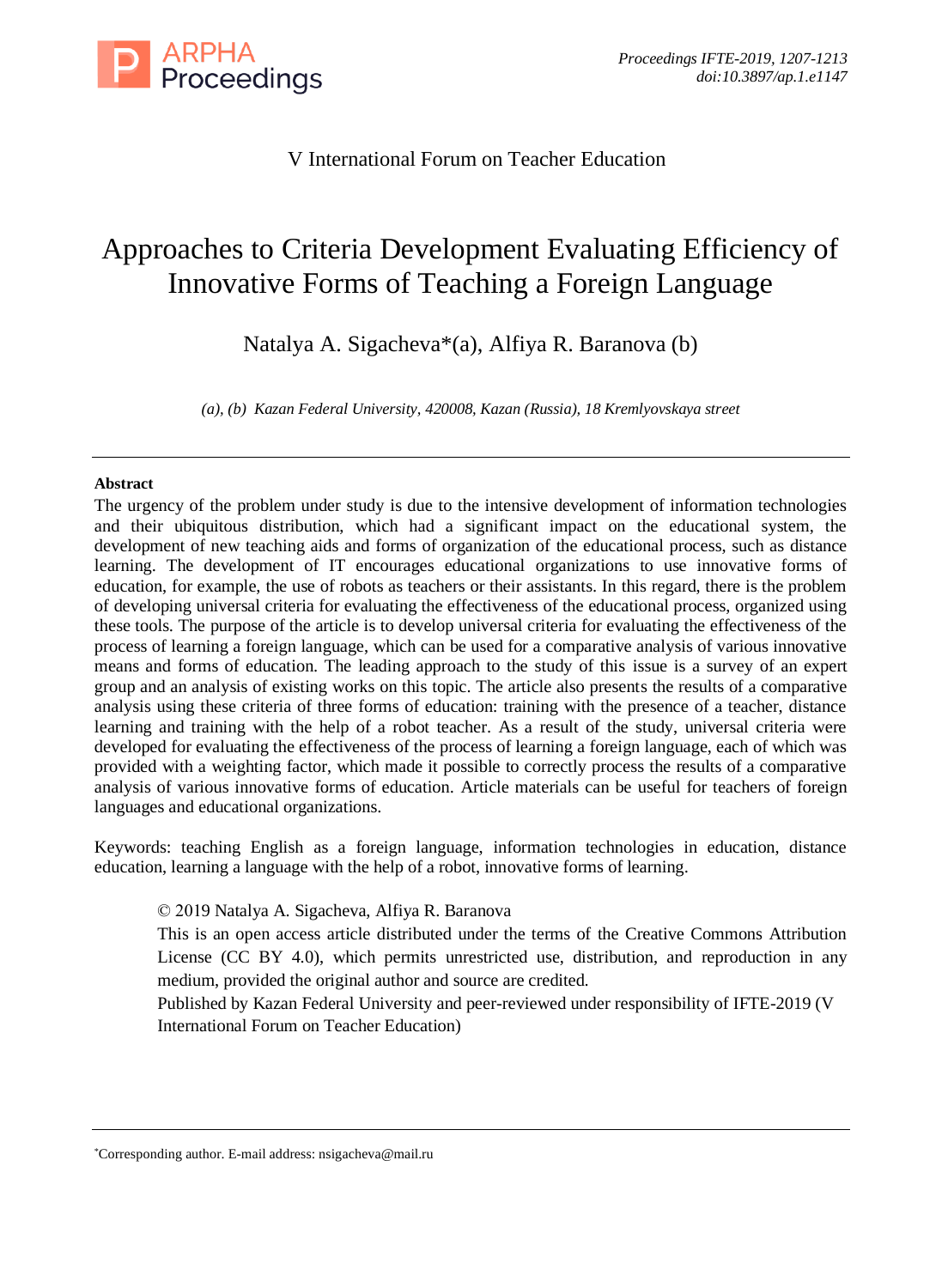#### **Introduction**

Learning English is included in the curricula of most universities in the world. Knowledge of English is important for professionals in all areas of professional activity. Thanks to the development and wide dissemination of information technologies, new means of teaching foreign languages have emerged, as well as new forms of organization of the educational process. Such innovations include distance learning and the use of robots as teachers or their assistants. In this regard, modern educational organizations are asking about the feasibility of using new technologies for learning and their effectiveness. Therefore, the actual issue is the development of universal criteria for evaluating effectiveness of the educational process and a comparative analysis of the effectiveness of these forms of education in relation to existing traditional ones based on these criteria.

The issue of developing criteria for evaluating the effectiveness of teaching foreign languages are covered in a significant number of research papers (Tambieva, 2011; Oparina, 2005a,b). However, the developed criteria are aimed at any one specific form of training. Oparina (2005a,b) considers only the use of "man-machine learning systems" and develops criteria for evaluating this particular form of education. Over the past decade, with the proliferation of distance learning, a number of studies (for example, Soleima, 2014) have appeared on the evaluation of effectiveness of distance learning. Also recently, thanks to the intensive development of the social robotics industry, research has emerged on the use of anthropomorphic robots in teaching English (Altin, Aabloo, & Anbarjafari, 2014; Han, 2012; Mubin, Shahid, & Bartneck, 2013; Jia, 2009; Kanero et al., 2018; Kennedy et al., 2016; Alemi et al., 2014, 2015). But even in these studies, narrowness of analysis is present, namely only the forms of training, including the use of robotics, are considered, while some comparison with other forms is omitted. So, You et al. (2006) in their study analyze several different methods of teaching a foreign language in cases where a teacher assists a robot. Thus, in all the above and other analyzed works there are no universal criteria for evaluating effectiveness of the learning process that can be applied to existing innovative and traditional forms of learning.

In this paper, a comparative analysis of the following forms of teaching English is conducted, namely a traditional lesson with the presence of a teacher, distance learning and learning with the help of a robot used on-line. To carry out the analysis it is necessary to develop criteria for evaluating effectiveness of the process of teaching English.

### **Methods**

The paper uses the methods of analysis and processing of scientific works, which allow us to obtain a broader view of the issue and examine it from various angles. This makes it possible to develop criteria applicable to all existing forms of education. The method of interviewing experts is also used, which makes it possible to assess the significance of each of the criteria developed for the considered forms of education.

#### **Results**

As a result of research, analysis and processing of scientific papers, criteria were developed that allow an assessment of the effectiveness of the use of a particular form of education. Additionally, an expert group consisting of students and teachers was involved to assess the significance of each of the criteria. The weights of the criteria were obtained according to these estimates. Criteria and their weights are presented in Table 1.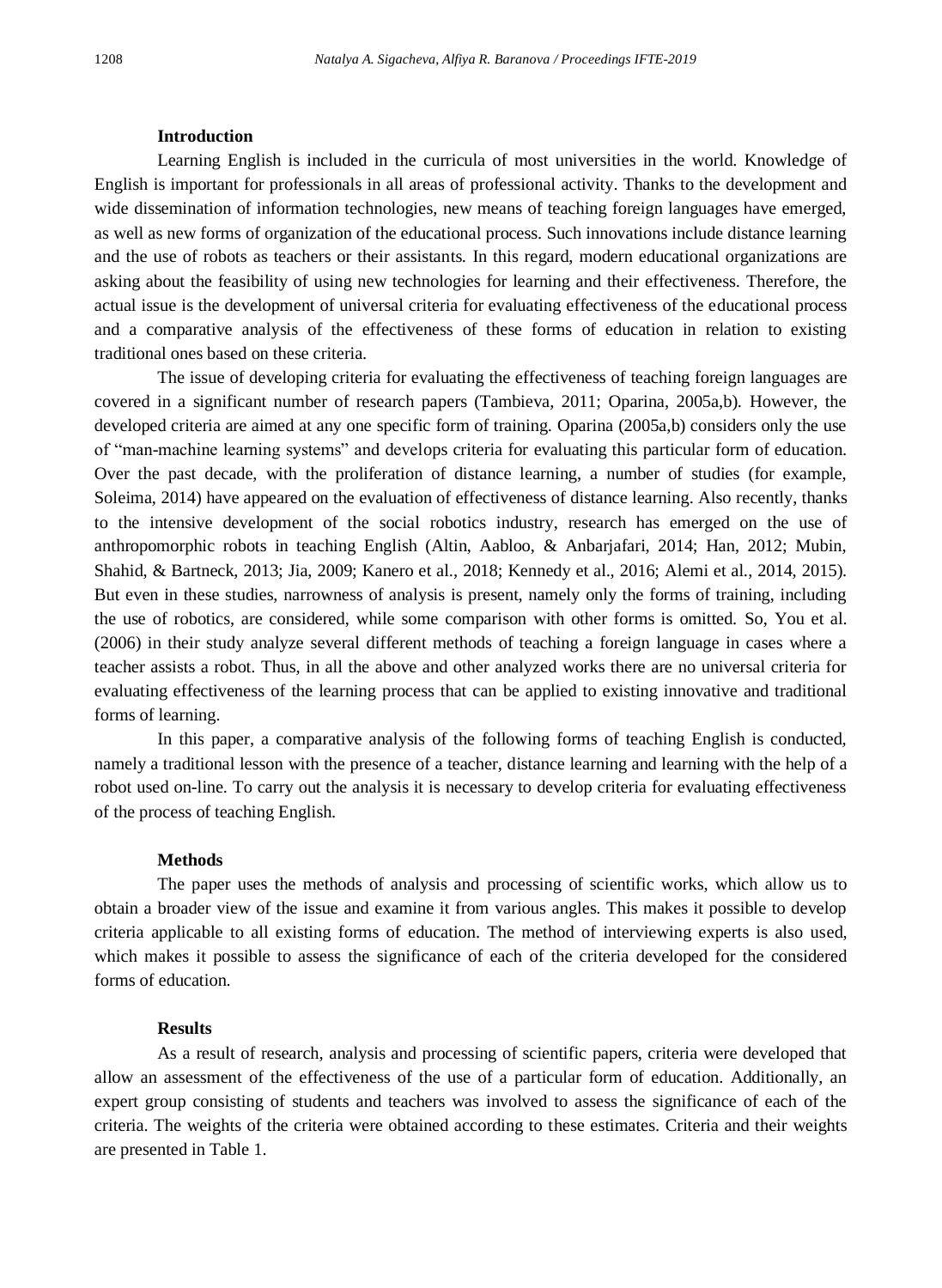# CRITERIA FOR EVALUATING THE EFFICIENCY OF THE ORGANIZATION TEACHING ENGLISH LANGUAGE

Table 1

|                | <b>Criterion</b>                                                                             | S<br>ignifican<br>ce in<br>points  |
|----------------|----------------------------------------------------------------------------------------------|------------------------------------|
|                | The possibility of teaching to understand conversational speech                              | 00                                 |
|                | The possibility of teaching to understand artistic texts                                     | 1<br>00                            |
|                | The possibility of teaching grammatical writing                                              | $\mathbf{1}$<br>00                 |
|                | The possibility of teaching grammatically correct speech                                     | $\mathbf{1}$<br>$00\,$             |
|                | The possibility of teaching to understand technical texts                                    | 8<br>$\boldsymbol{0}$              |
|                | Availability of monitoring of knowledge and skills using quantitative methods                | $\overline{5}$<br>$\boldsymbol{0}$ |
|                | Availability of monitoring of knowledge, skills and abilities using qualitative<br>methods   | $\,8\,$<br>$\mathbf{0}$            |
|                | A student-teacher feedback in the learning process                                           | $\mathbf{1}$<br>00                 |
|                | The possibility of collective work of students                                               | $\mathbf{1}$<br>$00\,$             |
| $\mathbf{0}$   | The stimulation of cognitive activity                                                        | $\mathbf{1}$<br>$00\,$             |
| 1              | The motivation to learn                                                                      | $\mathbf{1}$<br>$00\,$             |
| $\overline{2}$ | Students' positive emotional reactions in the learning process                               | $\overline{7}$<br>$\mathbf{0}$     |
| 3              | Protecting students from possible negative emotional reactions in the learning<br>process    | $\overline{1}$<br>$00\,$           |
| 4              | Organization of the educational process taking into account specific features<br>of students | $\mathbf{1}$<br>$00\,$             |
| 5              | Mass availability                                                                            | 1<br>$00\,$                        |

When evaluating each criterion, a number is assigned according to the following scale: 0 is not performed; 1 is partially performed; 2 is fully implemented.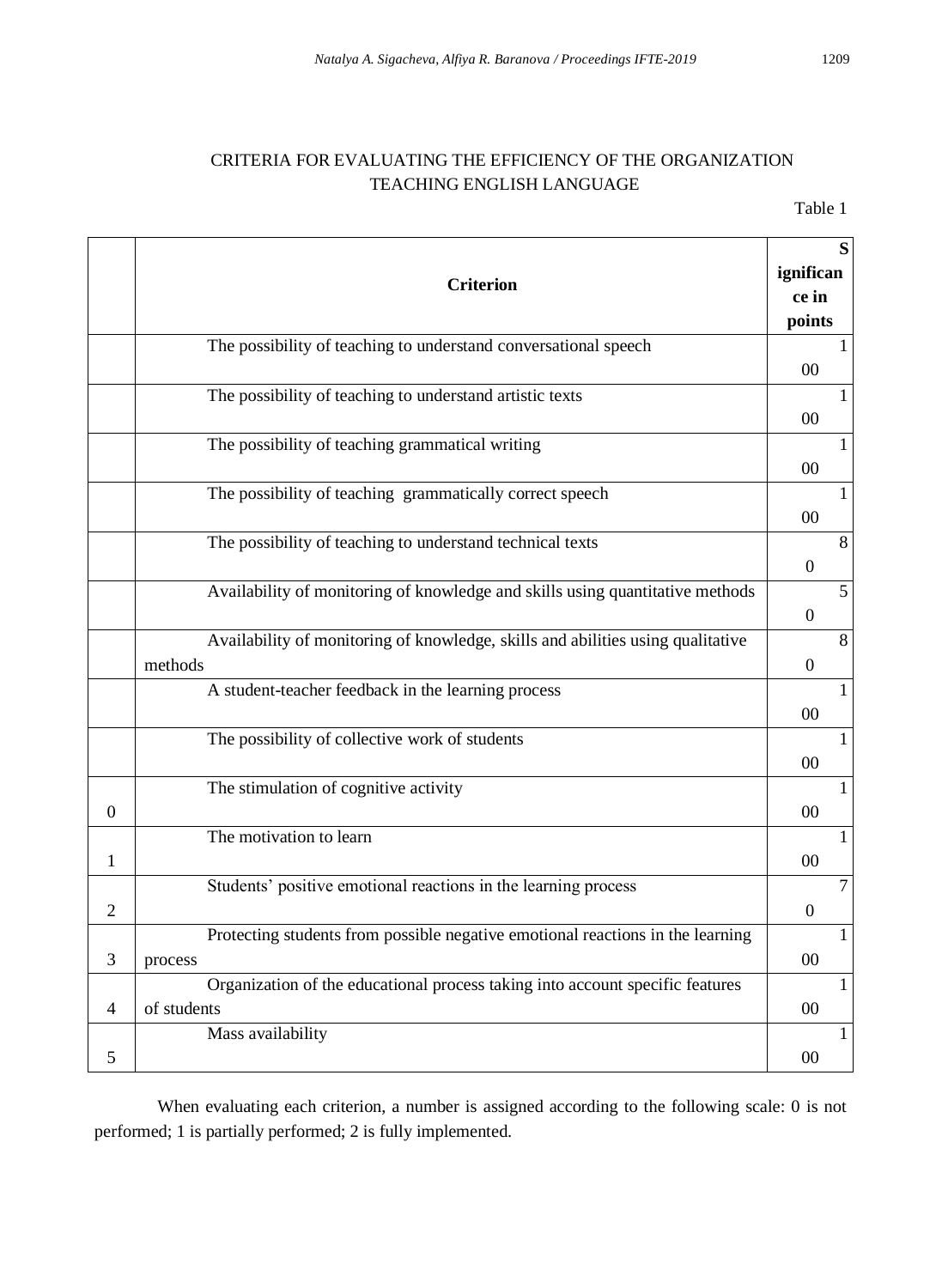A formula was derived that allows to calculate the assessment of the form of study:

$$
K = \frac{\frac{1}{2} \sum_{i=1}^{n} s_i \cdot K_i}{\sum_{i=1}^{n} K_i} \cdot 100\%,
$$
 (1)

*i* is the number of the criterion,  $S_i$  is the evaluation of the criterion according to the above scale,

 $K<sub>i</sub>$  is the weight of the criterion.

The criteria in Table 1 are applied to four forms of study:

1. A lesson with a teacher.

2. Distance learning.

3. Teaching by an anthropomorphic robot teacher controlled by a teacher in telepresence mode.

In order to ensure objectivity of the assessment, these forms of education are compared under the condition of the identical content of the curriculum used in the training process.

The above forms of training were evaluated by a group of experts, which included 70 students and 30 teachers. The results of the evaluation of the above forms of training are displayed in the Table 2.

## RESULTS OF EXPERT EVALUATION

Table 2

|                                              | Le             | <b>Dis</b>     | <b>Lesso</b>   |
|----------------------------------------------|----------------|----------------|----------------|
| <b>Criterion</b>                             | sson with a    | tance          | n with a       |
|                                              | teacher        | learning       | robot-teacher  |
| The possibility of teaching to understand    | $\mathfrak{D}$ | 2              | 2              |
| conversational speech                        |                |                |                |
| The possibility of teaching to understand    | $\mathfrak{D}$ | $\mathfrak{D}$ | $\mathcal{L}$  |
| artistic texts                               |                |                |                |
| The possibility of learning literate writing | $\mathfrak{D}$ | $\mathfrak{D}$ | $\mathfrak{D}$ |
| The possibility of learning literate speech  | 2              | $\mathfrak{D}$ | $\mathfrak{D}$ |
| The possibility of learning to understand    | $\overline{c}$ | $\mathfrak{D}$ | $\mathfrak{D}$ |
| technical texts                              |                |                |                |
| Availability of monitoring of knowledge      | $\mathfrak{D}$ | $\overline{2}$ | $\mathfrak{D}$ |
| and skills using quantitative methods        |                |                |                |
| Availability of monitoring of knowledge      | $\overline{c}$ | 1              | $\mathfrak{D}$ |
| and skills using quality methods             |                |                |                |
| Feedback from the student to the teacher in  | $\mathfrak{D}$ | 1              | $\mathfrak{D}$ |
| the learning process                         |                |                |                |
| The possibility of collective work of        | $\mathfrak{D}$ |                |                |
| students                                     |                |                |                |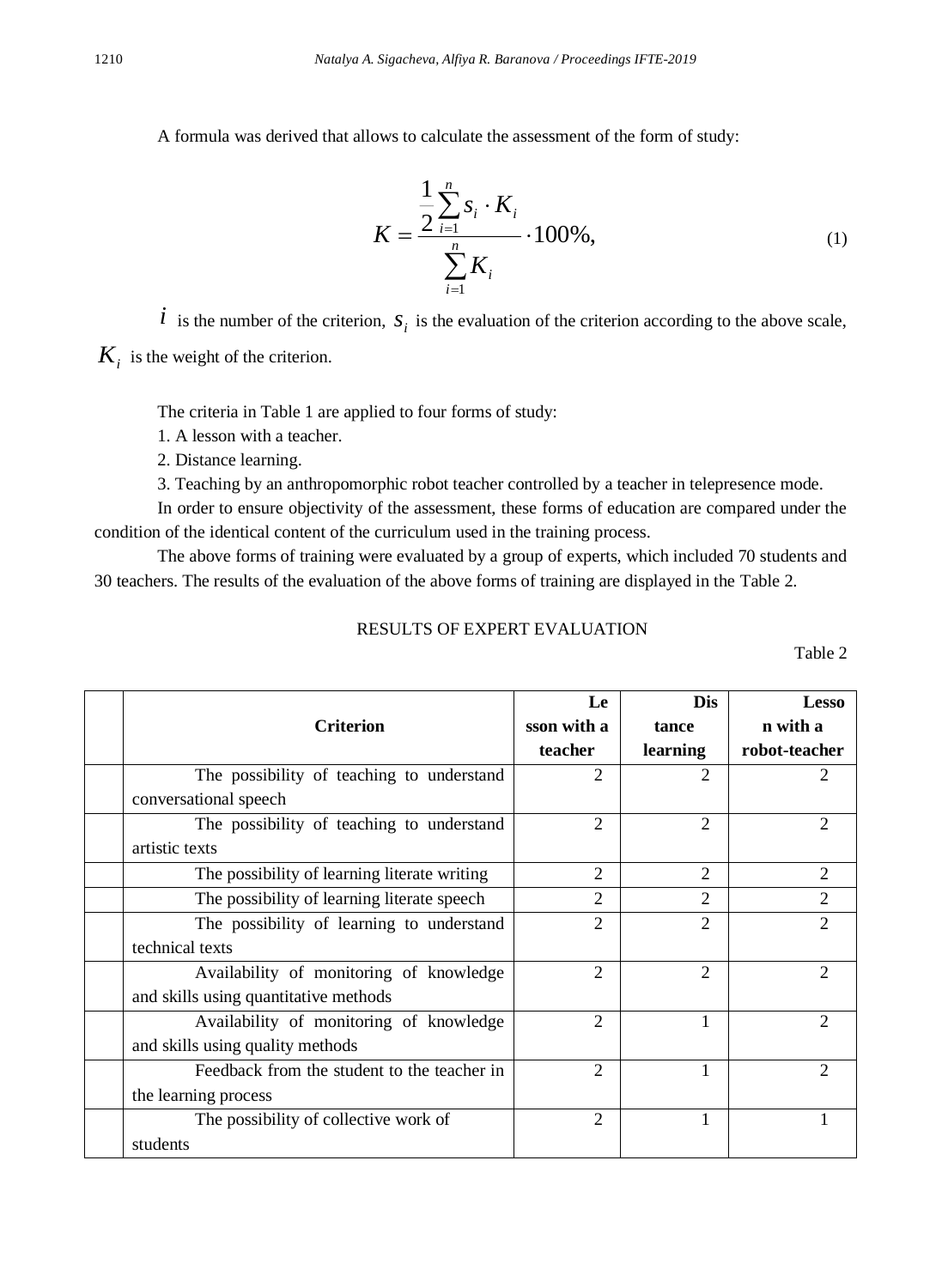|                | Stimulation of cognitive activity                     | $\mathfrak{D}$ |                             |               |
|----------------|-------------------------------------------------------|----------------|-----------------------------|---------------|
| $\theta$       |                                                       |                |                             |               |
|                | Motivation to learn                                   | 2              | 2                           |               |
|                |                                                       |                |                             |               |
|                | Positive emotional student reactions in the           |                | 0                           | $\mathcal{D}$ |
| 2              | learning process                                      |                |                             |               |
|                | Protecting students from possible negative            | $\Omega$       |                             |               |
| 3              | emotional student reactions in the process of         |                |                             |               |
|                | communication with the teacher                        |                |                             |               |
|                | Organization of the educational process               |                | 2                           |               |
| $\overline{4}$ | taking into account the individual characteristics of |                |                             |               |
|                | students                                              |                |                             |               |
|                | Mass availability                                     |                | $\mathcal{D}_{\mathcal{L}}$ |               |
| 5              |                                                       |                |                             |               |

Table 3 shows the expert assessment of the effectiveness of the organization of the process of teaching English, calculated using formula 1. Teaching in the form of a lesson with a teacher received a higher appreciation of experts. However, two other forms of education also received high and practically equivalent assessments of experts, which suggest that new forms of education can also be highly effective.

# EXPERT ASSESSMENT OF THE EFFECTIVENESS OF THE ORGANIZATION OF THE PROCESS OF TEACHING ENGLISH

Table 3

| Form of study               | <b>Evaluatio</b><br>n of the<br>effectiveness of the<br>organization of<br>training |
|-----------------------------|-------------------------------------------------------------------------------------|
| A lesson with a teacher     | 86%                                                                                 |
| Distance learning           | 78%                                                                                 |
| Lesson with a robot-teacher | 76%                                                                                 |

### **Discussion**

It is well known that a class-lesson system of education is the predominant organization of the learning process in modern education, in which to conduct lessons, students of the same age are grouped into small groups (classes) that remain their membership for a fixed period of time (usually it is a school year), and, all students work on mastering the same material.

The main features of the class-lesson system of education are the following:

- all members of the study group learn the same topic, the same questions at the same time, in the same way;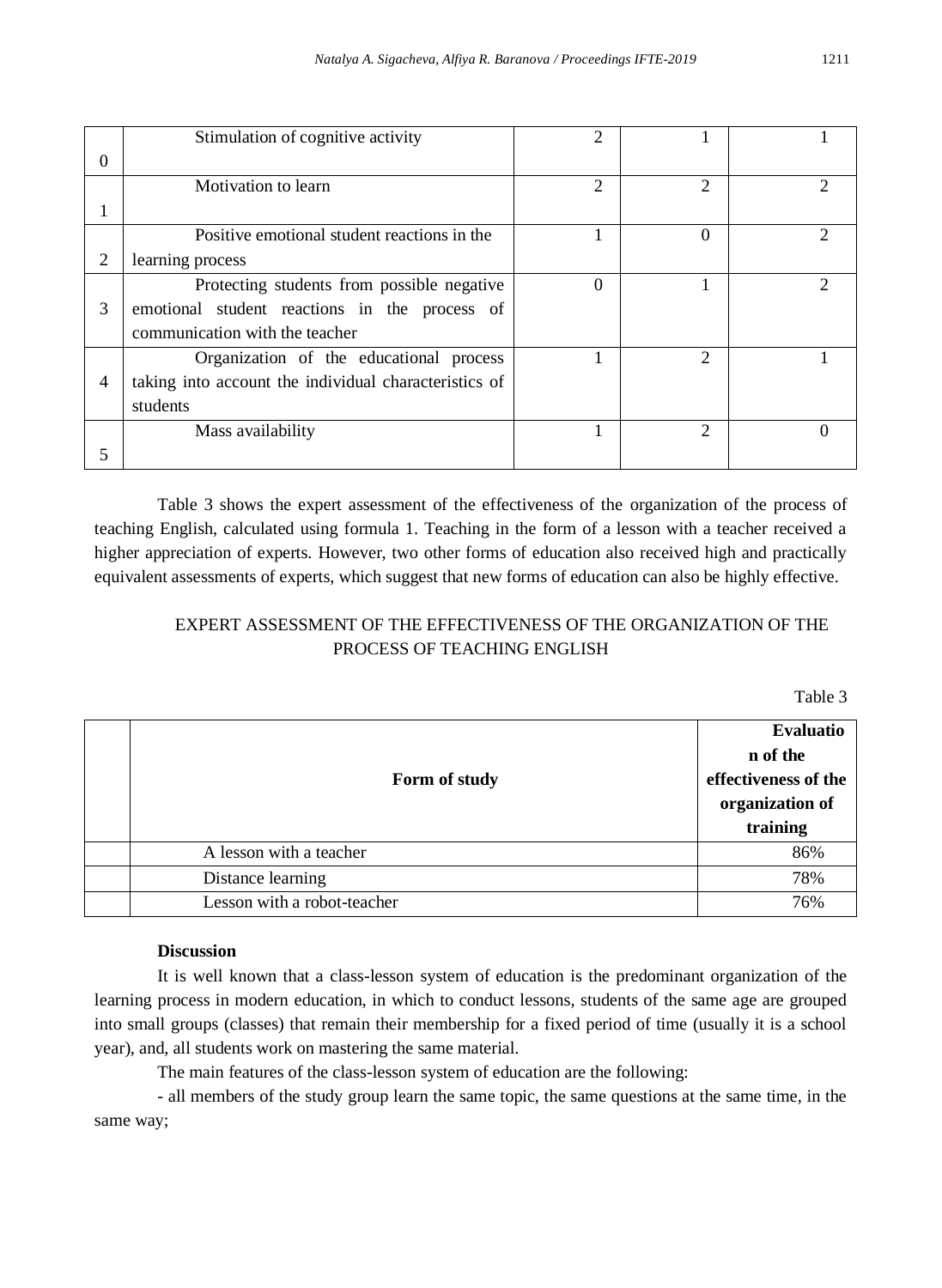- learning content is divided into highly specialized subjects, and each subject is studied separately;

- students are divided into classes – study groups, constant in membership, single-level (in the sense of studying the program); hence the single-level (even-age) classes appeared;

- for all members of a group (class) the same sequence of studying topics and sections of an academic subject is determined;

- according to the nature of the activity, two different groups of people are distinguished: one only trains (teachers), others only learn (pupils);

- the study of a certain academic subject is organized in one "language" for all members of the class;

- the common for all members of the group are the beginning and end of classes, the number, duration and time of rest breaks (Mkrtchyan, 2010).

In this case, the main form of education in the class-lesson system is a lesson.

Distance learning is the interaction of a teacher and students between themselves at a distance, reflecting all the components inherent in the educational process (goals, content, methods, organizational forms, teaching aids) and implemented by specific Internet technologies or other means involving interactivity (Polat, Bukharkina, & Moiseeva, 2004). Distance learning is an independent form of learning, information technologies in distance learning are the leading means.

Teaching by an anthropomorphic robot teacher controlled by a teacher on-line implies conducting a lesson within the class-lesson system. The teacher controls the robot remotely. Teaching with an autonomous robot-teacher also implies conducting a lesson within the class-lesson system; one of the teacher's functions is performed using a special program that controls all the actions of a robot. The teacher controls the robot remotely.

### **Conclusion**

This paper proposes a system of criteria for evaluating new forms of education that appear with the development of innovative technologies. The proposed system takes into account all significant aspects of the learning process. It is universal and can be applied to any foreign languages and forms of education. The results of the application of this system of criteria to the three forms of education: a lesson with a teacher, distance learning, learning by a robot-teacher showed a higher efficiency of the traditional lesson, however, it is worth noting significant levels of efficiency of the other two forms.

#### **References**

Alemi, M., Meghdari, A., & Ghazisaedy, M. (2014*) Employing Humanoid Robots for Teaching English Language in Iranian Junior High-Schools*. Retrieved from: https://www.researchgate.net/publication/265509135 Employing Humanoid Robots for Teaching Engli [sh\\_Language\\_in\\_Iranian\\_Junior\\_High-Schools](https://www.researchgate.net/publication/265509135_Employing_Humanoid_Robots_for_Teaching_English_Language_in_Iranian_Junior_High-Schools)

Alemi, M., Meghdari, A., Mahboub B. N., & Taheri, A. (2015).*The Effect of Applying Humanoid Robots as Teacher Assistants to Help Iranian Autistic Pupils Learn English as a Foreign Language*. Retrieved that the contract of the contract of the contract of the contract of the contract of the contract of the contract of the contract of the contract of the contract of the contract of the contract of the contract of

[https://www.researchgate.net/publication/283255362\\_The\\_Effect\\_of\\_Applying\\_Humanoid\\_Robots\\_as\\_Te](https://www.researchgate.net/publication/283255362_The_Effect_of_Applying_Humanoid_Robots_as_Teacher_Assistants_to_Help_Iranian_Autistic_Pupils_Learn_English_as_a_Foreign_Language) [acher\\_Assistants\\_to\\_Help\\_Iranian\\_Autistic\\_Pupils\\_Learn\\_English\\_as\\_a\\_Foreign\\_Language](https://www.researchgate.net/publication/283255362_The_Effect_of_Applying_Humanoid_Robots_as_Teacher_Assistants_to_Help_Iranian_Autistic_Pupils_Learn_English_as_a_Foreign_Language)